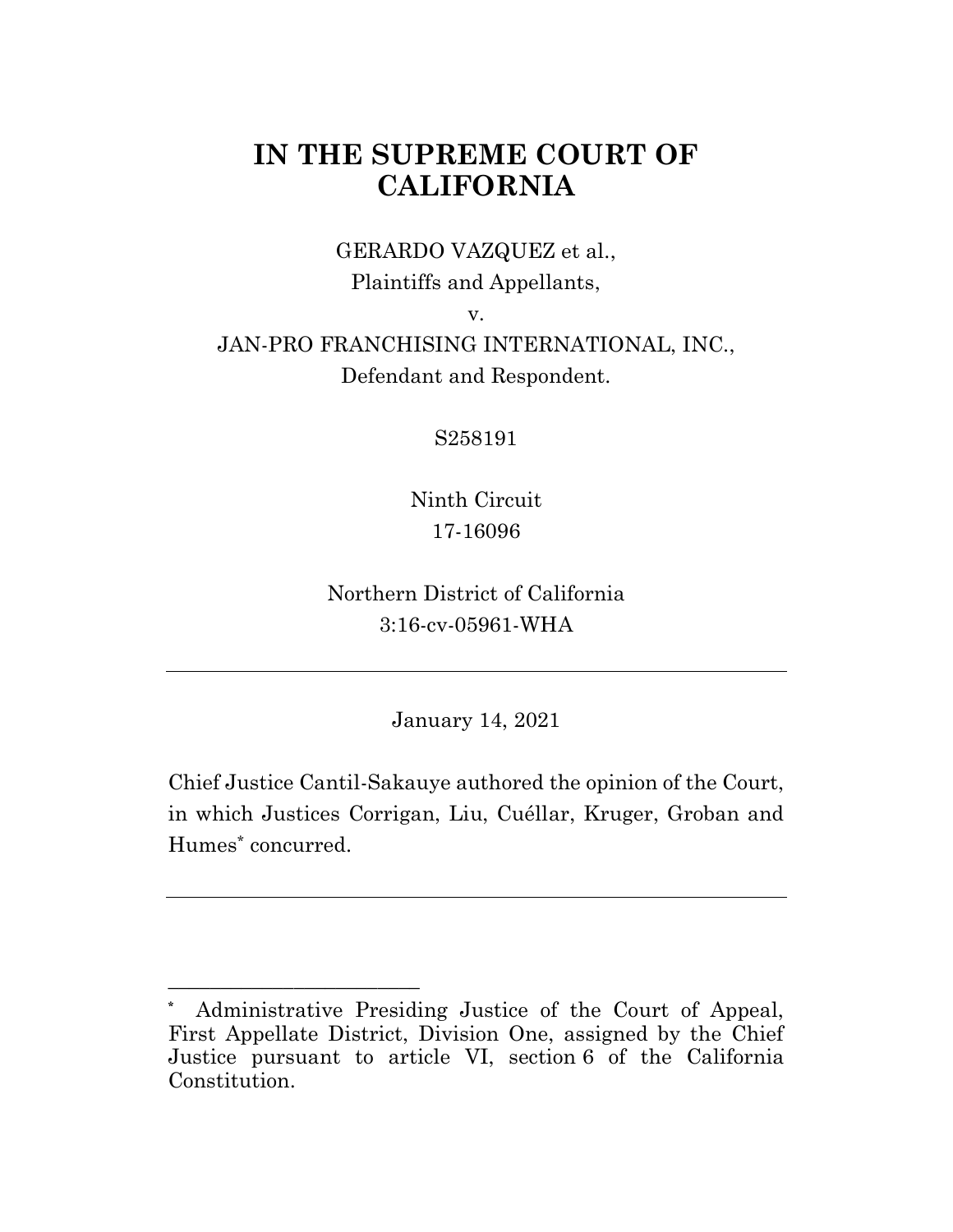### VAZQUEZ v. JAN-PRO FRANCHISING INTERNATIONAL, INC. S258191

#### Opinion of the Court by Cantil-Sakauye, C. J.

At the request of the United States Court of Appeals for the Ninth Circuit, we agreed to decide the following question of California law (see Cal. Rules of Court, rule 8.548): Does this court's decision in *Dynamex Operations West, Inc. v. Superior Court* (2018) 4 Cal.5th 903 (*Dynamex*) apply retroactively?

For the reasons set forth below, we conclude that *Dynamex* does apply retroactively. In *Dynamex*, this court was faced with a question of first impression: What standard applies under California law in determining whether workers should be classified as employees or independent contractors for purposes of the obligations imposed by California's wage orders? In addressing that question, we concluded that under one of the definitions of "employ" set forth in all California wage orders namely, to "suffer or permit to work" — any worker who performs work for a business is presumed to be an employee who falls within the protections afforded by a wage order. (*Dynamex*, *supra*, 4 Cal.5th at p. 916.) We further held that such a worker can properly be found to be "an independent contractor to whom a wage order does not apply only if the hiring entity establishes: (A) that the worker is free from the control and direction of the hirer in connection with the performance of the work, both under the contract for the performance of such work and in fact; (B) that the worker performs work that is outside the usual course of the hiring entity's business; and (C) that the worker is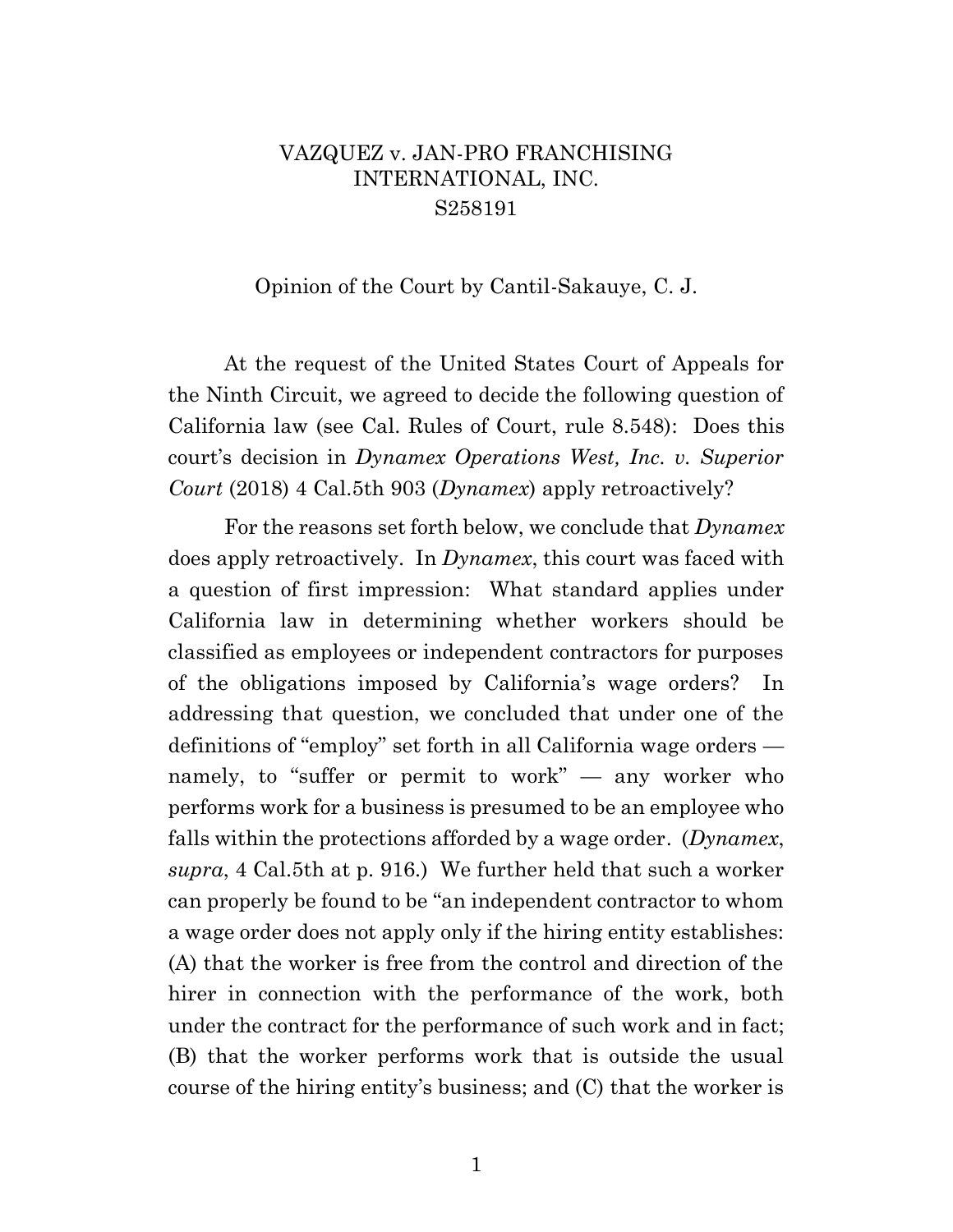customarily engaged in an independently established trade, occupation, or business of the same nature as the work performed for the hiring entity." (*Id.* at pp. 916–917.) This standard, also used in other jurisdictions to distinguish employees from independent contractors, is commonly referred to as the "ABC test." (*Id.* at p. 916.)

In concluding that the standard set forth in *Dynamex*  applies retroactively — that is, to all cases not yet final as of the date our decision in *Dynamex* became final — we rely primarily on the fact that *Dynamex* addressed an issue of first impression. It did not change a settled rule on which the parties below had relied. No decision of this court prior to *Dynamex* had determined how the "suffer or permit to work" definition in California's wage orders should be applied in distinguishing employees from independent contractors. Particularly because we had not previously issued a definitive ruling on the issue addressed in *Dynamex*, we see no reason to depart from the general rule that judicial decisions are given retroactive effect.

Defendant Jan-Pro Franchising International, Inc. asserts that an exception to the general rule of retroactivity should be recognized here. Defendant maintains that, prior to the issuance of our decision in *Dynamex*, it reasonably believed that the question of whether a worker should be classified as an employee or independent contractor would be resolved under the standard set forth in this court's decision in *S.G. Borello & Sons v. Department of Industrial Relations* (1989) 48 Cal.3d 341 (*Borello*). *Borello* addressed whether farmworkers hired by a grower under a written "sharefarmer agreement" were independent contractors or employees for purposes of the workers' compensation statutes. (*Id.* at p. 345.) The *Borello* decision, however, did not address whether a worker should be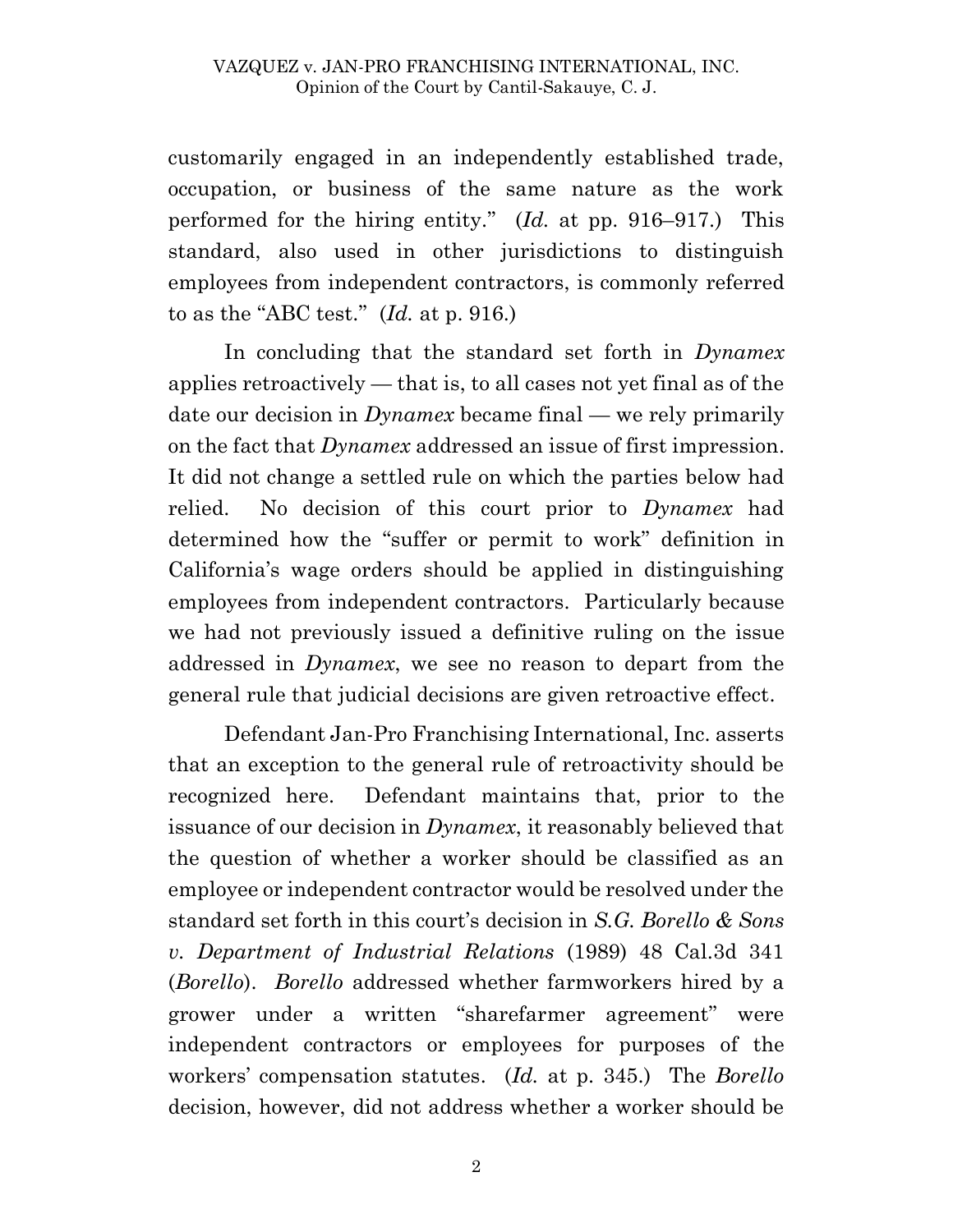#### VAZQUEZ v. JAN-PRO FRANCHISING INTERNATIONAL, INC. Opinion of the Court by Cantil-Sakauye, C. J.

considered an employee or an independent contractor for purposes of the obligations imposed by a wage order. Indeed, twice in the last decade, we signaled that the test for determining whether a worker should be classified as an employee or independent contractor in the wage order context remained an open question. (*Ayala v. Antelope Valley Newspapers, Inc.* (2014) 59 Cal.4th 522 (*Ayala*); *Martinez v. Combs* (2010) 49 Cal.4th 35, 57–58 (*Martinez*).)

Defendant additionally contends that it could not have anticipated that the distinction between employees and independent contractors for purposes of the obligations imposed by a wage order would be governed by the ABC test that we adopted in *Dynamex*. But defendant's argument carries little weight when, as here, the underlying decision changes no settled rule. Moreover, public policy and fairness concerns, such as protecting workers and benefitting businesses that comply with the wage order obligations, favor retroactive application of *Dynamex*. Thus, we do not view the retroactive application of the ABC test to cases pending at the time *Dynamex* became final as improper or unfair.

Accordingly, in response to the question posed by the Ninth Circuit, we answer that this court's decision in *Dynamex* applies retroactively.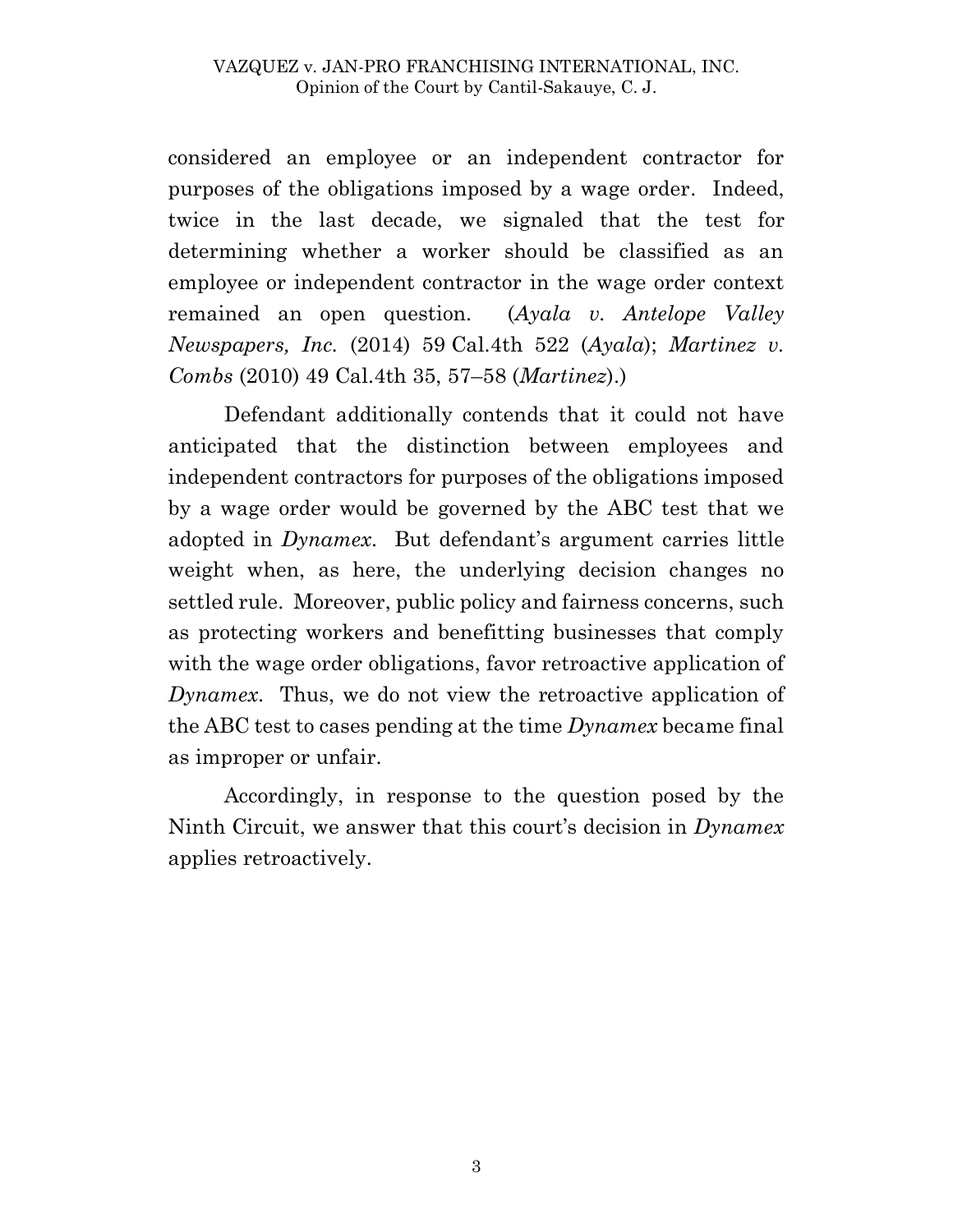# **I.** *DYNAMEX'***S INTERPRETATION OF THE SUFFER OR PERMIT TO WORK DEFINITION IN WAGE ORDERS APPLIES RETROACTIVELY TO ALL NONFINAL CASES GOVERNED BY SIMILARLY WORDED WAGE ORDERS**

As noted, the sole issue before this court is whether our decision in *Dynamex*, *supra*, 4 Cal.5th 903, applies retroactively.**<sup>1</sup>**

We begin with a brief summary of the *Dynamex* decision. In *Dynamex*, we faced the question regarding what standard applies in determining whether, for purposes of the obligations imposed by California's wage orders, a worker should be considered *an employee* who is covered and protected by the applicable wage order or, instead, *an independent contractor* to whom the wage order's obligations and protections do not apply.**<sup>2</sup>** As we explained in *Dynamex*, all currently applicable California wage orders, in defining the terms as used in the wage orders, define the term " 'employ' " in part to mean " 'suffer

**<sup>1</sup>** Although the particular facts of the underlying federal litigation in this case arise from a franchising arrangement, the question of California law posed by the Ninth Circuit that we agreed to answer does not involve any inquiry into the general relationship or applicability of the *Dynamex* decision to franchise agreements or arrangements, and we do not address that subject.

**<sup>2</sup>** California's wage orders were promulgated by the Industrial Welfare Commission (IWC), the state agency charged with fixing minimum wages, maximum hours of work, and conditions of labor for various industries. (*Brinker Restaurant Corp. v. Superior Court* (2012) 53 Cal.4th 1004, 1026.) Although the Legislature defunded the IWC in 2004, its wage orders remain in full force and effect. (*Murphy v. Kenneth Cole Productions, Inc.* (2007) 40 Cal.4th 1094, 1102, fn. 4.)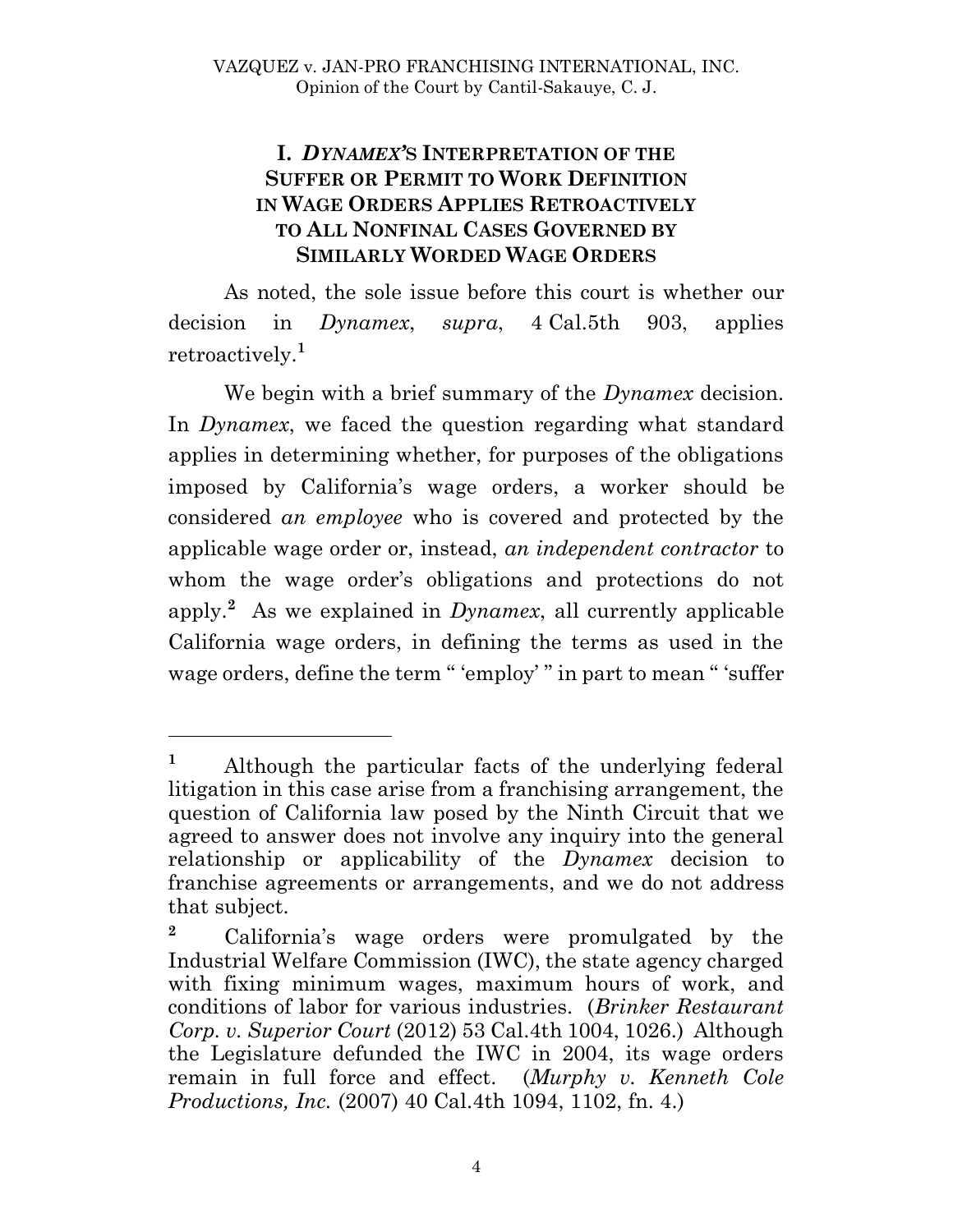or permit to work'" and define the term " "employee"'" to mean "'any person employed by an employer.'" (*Dynamex*, *supra*, 4 Cal.5th at p. 926; see *id.* at p. 926 fn. 9.)At the same time, we noted that the wage orders do not contain a definition of the term " 'independent contractor' " nor any "other provision that otherwise specifically addresses the potential distinction between workers who are employees covered by the terms of the wage order and workers who are independent contractors who are not entitled to the protections afforded by the wage order." (*Id.* at p. 926.)

After a lengthy review of prior relevant California decisions (*Dynamex*, *supra*, 4 Cal.5th at pp. 927–942), we described the variety of standards that "have been adopted in legislative enactments, administrative regulations, and court decisions as the means for distinguishing between those workers who should be considered employees and those who should be considered independent contractors." (*Id.* at p. 950 & fn. 20.) We explained that as early as 1937, the suffer or permit to work standard embodied in California's wage orders had been described "as 'the broadest definition' that has been devised for extending the coverage of a statute or regulation to the widest class of workers that reasonably fall within the reach of a social welfare statute." (*Id.* at p. 951.) We took note of a number of criticisms that had been advanced regarding several tests that rely upon a "multifactor, 'all the circumstances' standard" for distinguishing between employees and independent contractors. (*Id.* at p. 954; see *id.* at pp. 954–956.) Thus, in part to avoid these criticisms, we concluded in *Dynamex* that it is "most consistent with the history and purpose of the suffer or permit to work standard in California's wage orders . . . to interpret that standard as: (1) placing the burden on the hiring entity to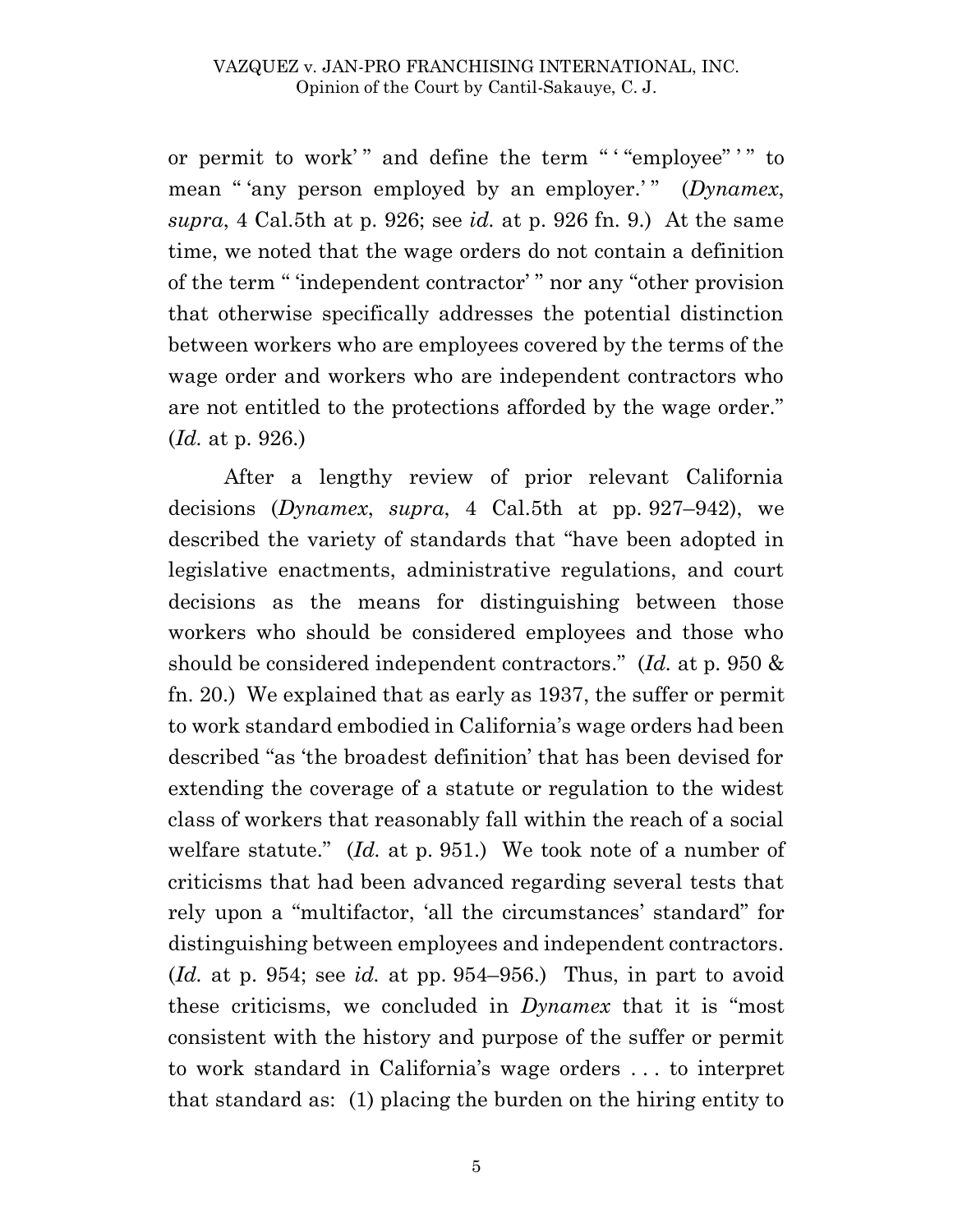establish that the worker is an independent contractor who was not intended to be included within the wage order's coverage; and (2) requiring the hiring entity, in order to meet this burden, to establish *each* of the three factors embodied in the ABC test — namely (A) that the worker is free from the control and direction of the hiring entity in connection with the performance of the work, both under the contract for the performance of the work and in fact; *and* (B) that the worker performs work that is outside the usual course of the hiring entity's business; *and* (C) that the worker is customarily engaged in an independently established trade, occupation, or business of the same nature as the work performed." (*Id.* at pp. 956–957, fn. omitted.)

Accordingly, this court's decision in *Dynamex* was based upon a determination concerning how the term "suffer or permit to work" in California wage orders should be interpreted for purposes of distinguishing between employees who are covered by the wage orders and independent contractors who are not protected by such orders.

The *Dynamex* decision constitutes an authoritative judicial interpretation of language — suffer or permit to work that has long been included in California's wage orders to define the scope of the employment relationships governed by the wage orders. Thus, under well-established jurisprudential principles, our interpretation of that language in *Dynamex* applies retroactively to all cases not yet final that were governed by wage orders containing that definition. (See *Newman v. Emerson Radio Corp.* (1989) 48 Cal.3d 973, 978 (*Newman*) ["The general rule that judicial decisions are given retroactive effect is basic in our legal tradition"]; *Waller v. Truck Ins. Exchange, Inc.*  (1995) 11 Cal.4th 1, 24 (*Waller*) ["[T]he general rule [is] that judicial decisions are to be applied retroactively"].) As the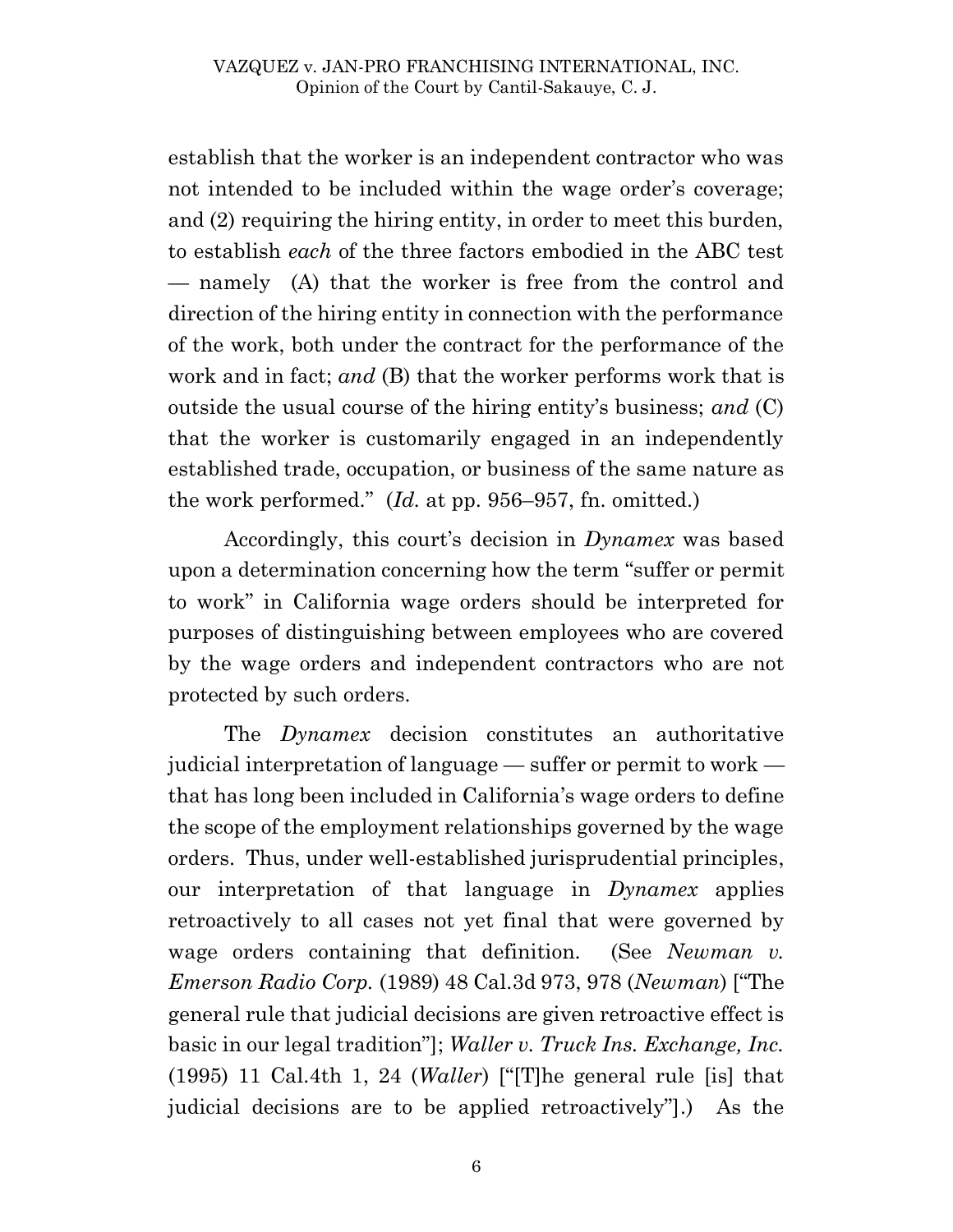#### VAZQUEZ v. JAN-PRO FRANCHISING INTERNATIONAL, INC. Opinion of the Court by Cantil-Sakauye, C. J.

United States Supreme Court observed in *Rivers v. Roadway Express, Inc.* (1994) 511 U.S. 298, 312–313: "A judicial construction of a statute is an authoritative statement of what the statute meant before as well as after the decision of the case giving rise to that construction." In *McClung v. Employment Development Dept.* (2004) 34 Cal.4th 467, 474, this court, after quoting the foregoing passage from *Rivers v. Roadway Express, Inc.*, observed: "This is why a judicial decision [interpreting a legislative measure] generally applies retroactively." (See *Woolsey v. State of California* (1992) 3 Cal.4th 758, 794 (*Woolsey*) [" 'Whenever a decision undertakes to vindicate the original meaning of an enactment, putting into effect the policy intended from its inception, retroactive application is essential to accomplish that aim' "].)

As past cases have explained, the rule affirming the retroactive effect of an authoritative judicial decision interpreting a legislative measure generally applies even when the statutory language in question previously had been given a different interpretation by a lower appellate court decision. Indeed, the United States Supreme Court's decision in *Rivers v. Roadway Express, Inc., supra*, 511 U.S. 298, quoted above, involved just such a circumstance. In that case, the high court held that its interpretation of a statutory term contained in the 1866 Civil Rights Act applied retroactively, notwithstanding the fact that a line of prior federal appellate court decisions had set forth a contrary interpretation.

California decisions apply this same rule. In *In re Retirement Cases* (2003) 110 Cal.App.4th 426, 441–454, for example, the Court of Appeal held that the California Supreme Court's interpretation of a term in a pension statute in *Ventura County Deputy Sheriffs' Assn. v. Board of Retirement* (1997)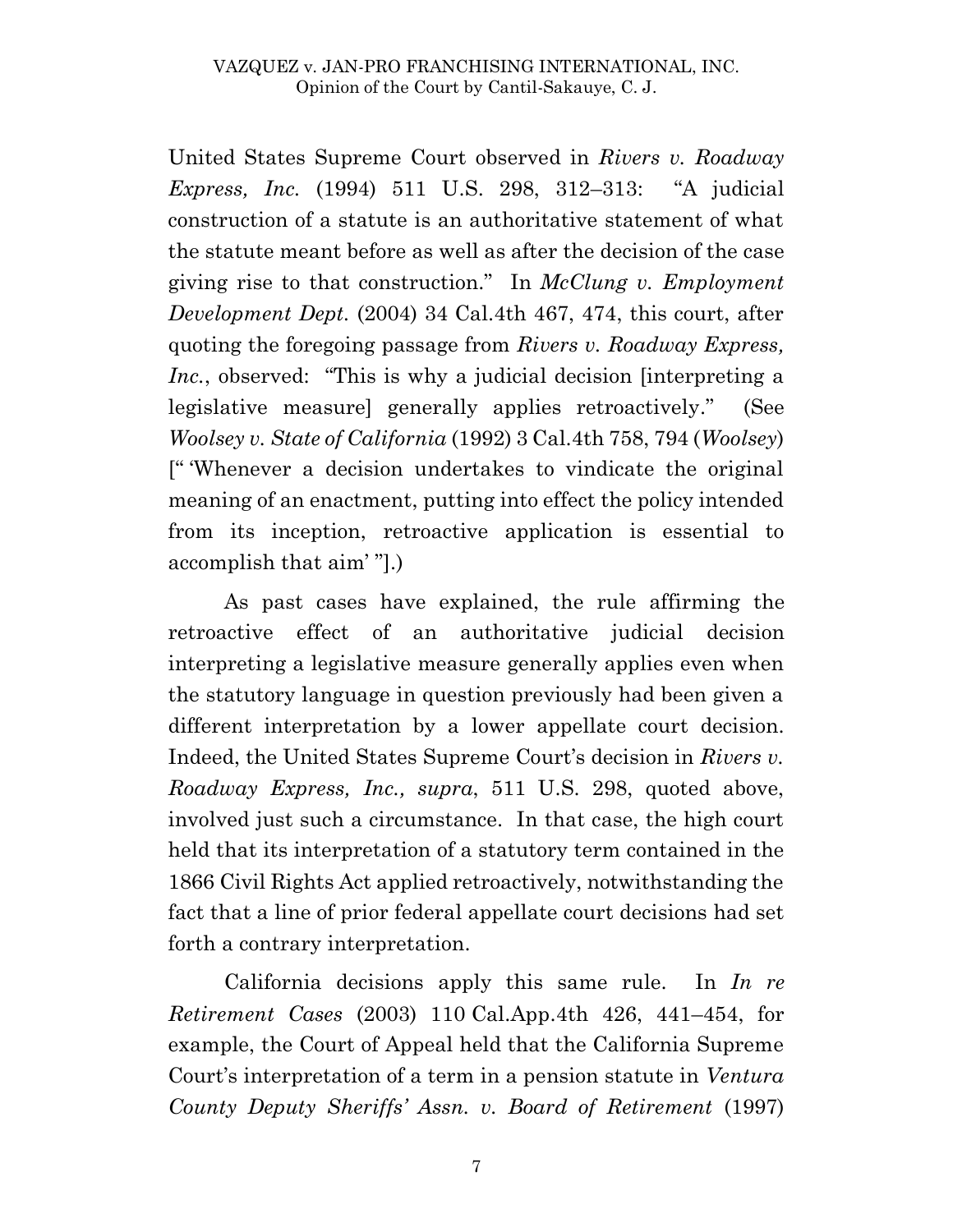16 Cal.4th 483 applied retroactively, even though the *Ventura County* decision explicitly rejected an earlier contrary interpretation of the same statutory term by another appellate decision in *Guelfi v. Marin County Employees' Retirement Assn.*  (1983) 145 Cal.App.3d 297. In *Woolsey*, *supra*, 3 Cal.4th 758, 794, we reaffirmed the principle that "[t]he circumstance that our decision overrules prior decisions of the Courts of Appeal does not in itself justify prospective application." We elaborated: "An example of a decision which does not establish a new rule of law is one in which we give effect 'to a statutory rule that courts had heretofore misconstrued [citation].'" (*Ibid.*) Such a decision applies retroactively, we concluded, because there is no material change in the law. (*Ibid.*)

*Dynamex* presented a question of first impression concerning how a wage order's suffer or permit to work standard should apply in the employee or independent contractor context. In resolving that issue, our decision in *Dynamex* did not overrule any prior California Supreme Court decision or disapprove any prior California Court of Appeal decision. Thus, the wellestablished general principle affirming the retroactive application of judicial decisions interpreting legislative measures supports the retroactive application of *Dynamex*.

### **II. NO EXCEPTION TO THE RETROACTIVITY OF** *DYNAMEX* **IS JUSTIFIED**

Defendant argues that an exception to the general retroactivity principle should be applied here because, prior to *Dynamex*, businesses could not reasonably have anticipated that the ABC test would govern at the time when they classified workers as independent contractors rather than employees. Defendant relies on past cases noting that "narrow exceptions

8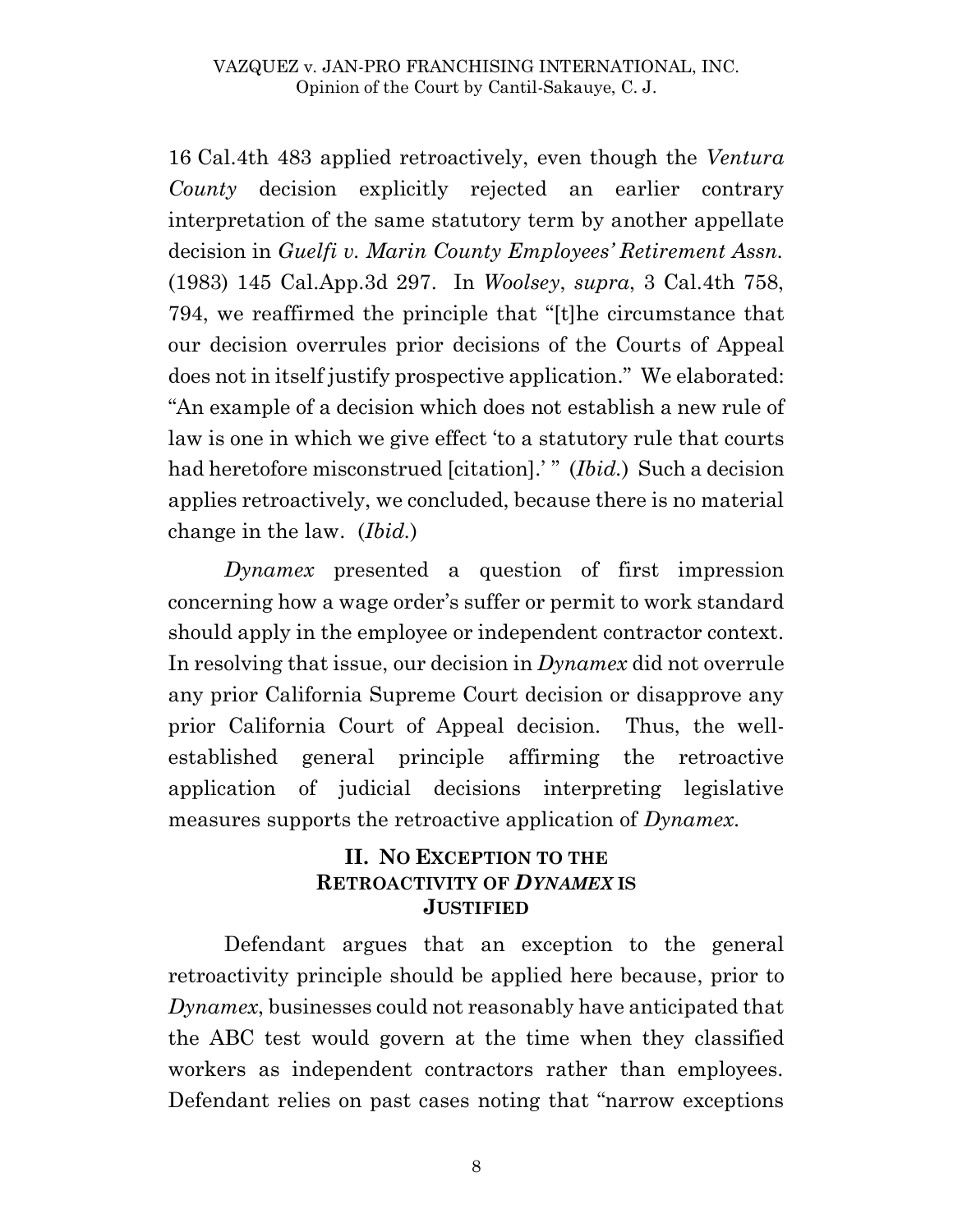to the general rule of retroactivity [have been recognized] when considerations of fairness and public policy are so compelling in a particular case that, on balance, they outweigh the considerations that underlie the basic rule." (*Newman*, *supra*, 48 Cal.3d at p. 983; see, e.g., *Williams & Fickett v. County of Fresno* (2017) 2 Cal.5th 1258, 1282; *Claxton v. Waters* (2004) 34 Cal.4th 367, 378–379.) This recognized exception arises " 'when a judicial decision changes a settled rule on which the parties below have relied.'" (*Claxton*, at p. 378; see also *Alvarado v. Dart Container Corp. of California* (2018) 5 Cal.4th 542, 572 (*Alvarado*) [same]; *Williams & Fickett*, at p. 1282 [same]; *Waller*, *supra*, 11 Cal.4th at p. 25 [judicial decision "clarif[ying]" the law applies retroactively].)

In support of its position, defendant initially contends that prior to *Dynamex*, it — assertedly like other California businesses — reasonably believed that the question of whether a worker should be considered an employee or an independent contractor would be determined by application of the standard set forth and applied in this court's decision in *Borello*, *supra*, 48 Cal.3d 341. Under these circumstances, defendant maintains that it would be unfair to apply the ABC standard adopted in the *Dynamex* decision, rather than the *Borello*  standard, to nonfinal cases that predate the *Dynamex* decision. For the reasons discussed below, we disagree that an exception to the general rule of retroactivity is warranted on this theory.

To begin with, it is important to understand that California's wage orders have included the suffer or permit to work standard as one basis for defining who should be treated as an employee for purposes of the wage order for more than a century. (*Martinez*, *supra*, 49 Cal.4th at pp. 57–58.) Additionally, at least since the 1930s, the suffer or permit to

9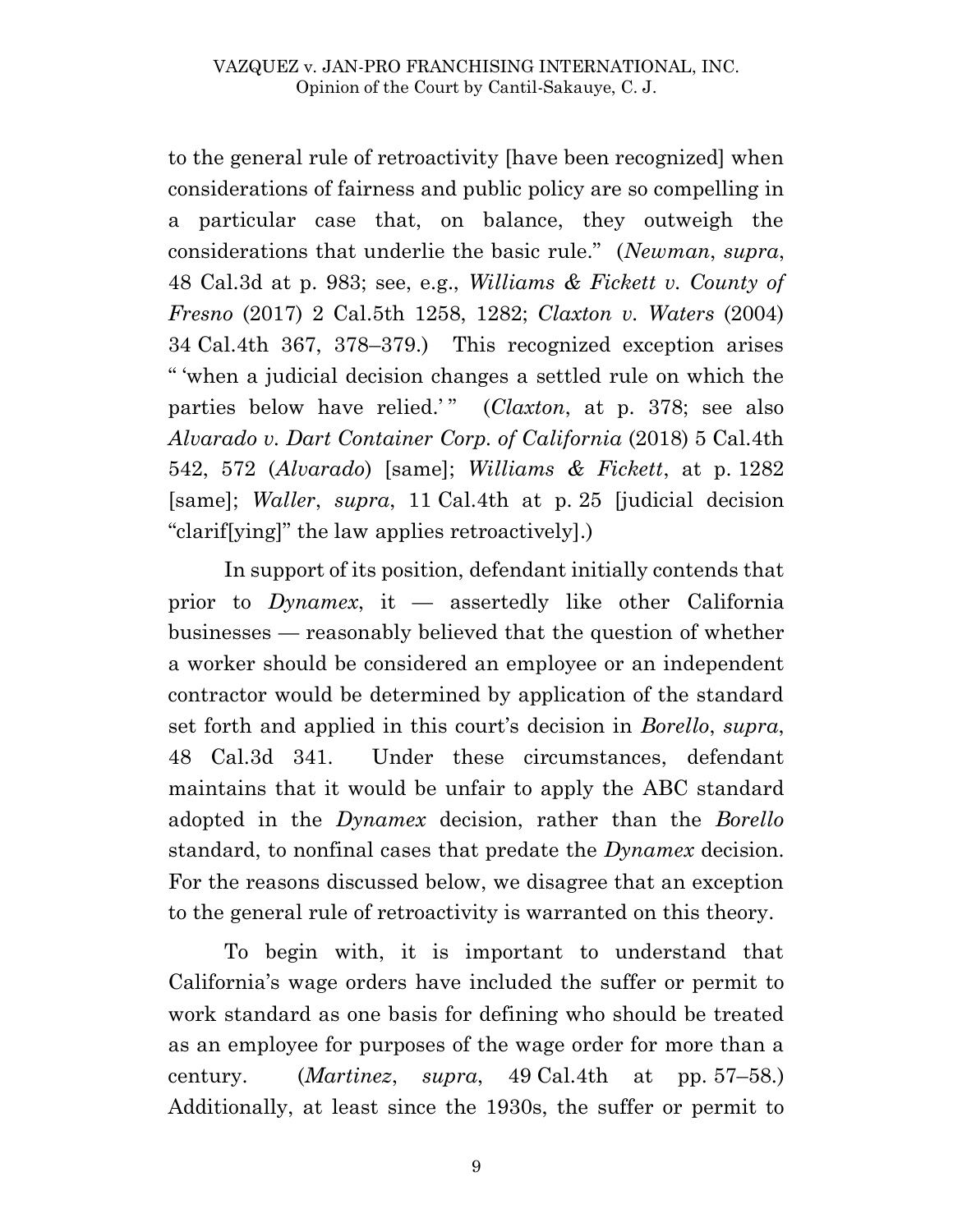work standard has been understood as embodying " 'the broadest definition' " of employment for extending coverage of a social welfare statute. (*Dynamex*, *supra*, 4 Cal.5th at p. 951; see *id.* at pp. 950–951 [citing *United States v. Rosenwasser* (1945) 323 U.S. 360, 363, fn. 3, quoting language of then-Senator (later United States Supreme Court justice) Hugo L. Black in describing the incorporation of the suffer or permit to work standard in the federal Fair Labor Standards Act as adopted in 1937].)

Defendant contends that prior to *Dynamex*, a putative employer would have reasonably anticipated that the question whether a worker should properly be classified as an employee or independent contractor for purposes of the obligations imposed by an applicable wage order would be governed by the *Borello* decision. But, as noted above, *Borello* was not a wage order case and that decision did not purport to determine who should be interpreted to be an employee for purposes of a wage order. We resolved this question for the first time in *Dynamex*. "Because the relevant portion of [the opinion] did not address an area in which this court had previously issued a definitive decision, from the outset any reliance on the previous state of the law could not and should not have been viewed as firmly fixed as would have been the case had we previously spoken." (*Newman*, *supra*, 48 Cal.3d at pp. 986–987; see also *Alvarado*, *supra*, 4 Cal.5th at p. 573 [declining to limit holding to prospective application when "defendant cannot claim reasonable reliance on settled law"].) In *Newman*, we concluded that our decision applied retroactively "even if one views [it] as breaking new and unexpected ground, . . . [because] it did so in an indisputably unsettled area." (*Newman*, at p. 987.) Moreover, in two decisions following *Borello*, we expressly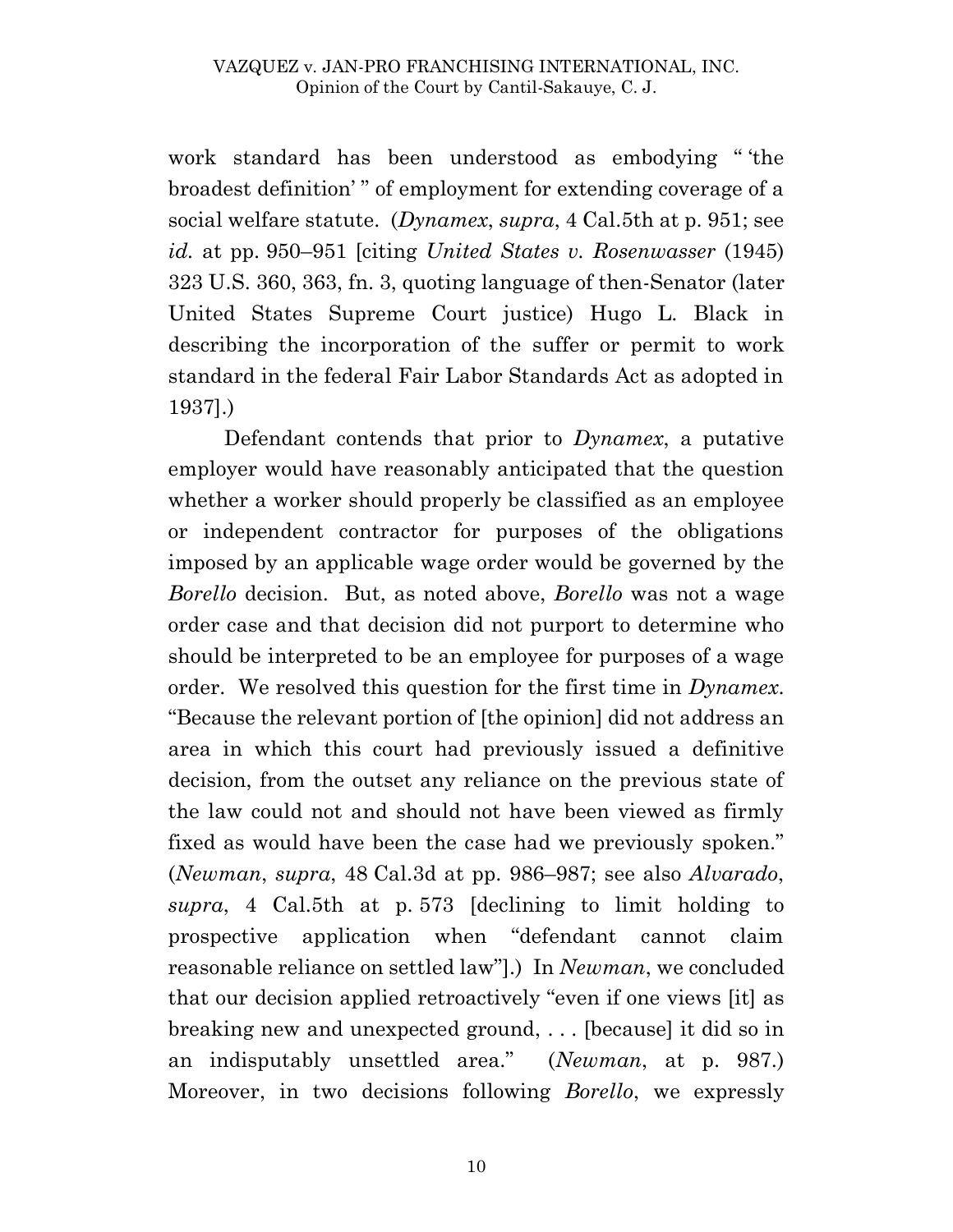declined to decide the question of what standard applies in determining whether workers should be classified as employees or independent contractors in the wage order context. In *Martinez*, decided eight years prior to *Dynamex*, this court addressed the question regarding what standard should be utilized in deciding whether an employment relationship existed between the plaintiff workers and defendant business entities for purposes of a potentially applicable wage order. Explaining that no prior case had directly addressed the proper interpretation of the relevant provisions of the wage order relating to the terms " 'employ' " and " 'employer,' " we explicitly held that the suffer or permit to work definition was one of three alternative bases upon which an employment relationship could be established for purposes of the obligations imposed by an applicable wage order. (*Martinez*, *supra*, 49 Cal.4th at pp. 50, 64.)

In *Martinez* itself, the controversy turned on whether, for purposes of the obligations imposed by the wage order, the plaintiff workers could properly be considered employees of business entities other than the workers' most direct or immediate employer. Thus, *Martinez* did not present the question of whether the workers were properly considered employees or, instead, independent contractors for purposes of the wage order. Yet we expressly signaled that this was an open question, emphasizing that we were "not decid[ing]" in *Martinez* whether "the decision in [*Borello*] has any relevance to wage claims." (*Martinez*, *supra*, 49 Cal.4th at p. 73.)

In *Ayala*, *supra*, 59 Cal.4th 522, a case decided four years prior to *Dynamex*, we explicitly noted that we had solicited supplemental briefing from the parties concerning the possible relevance of the tests for employee status set forth in the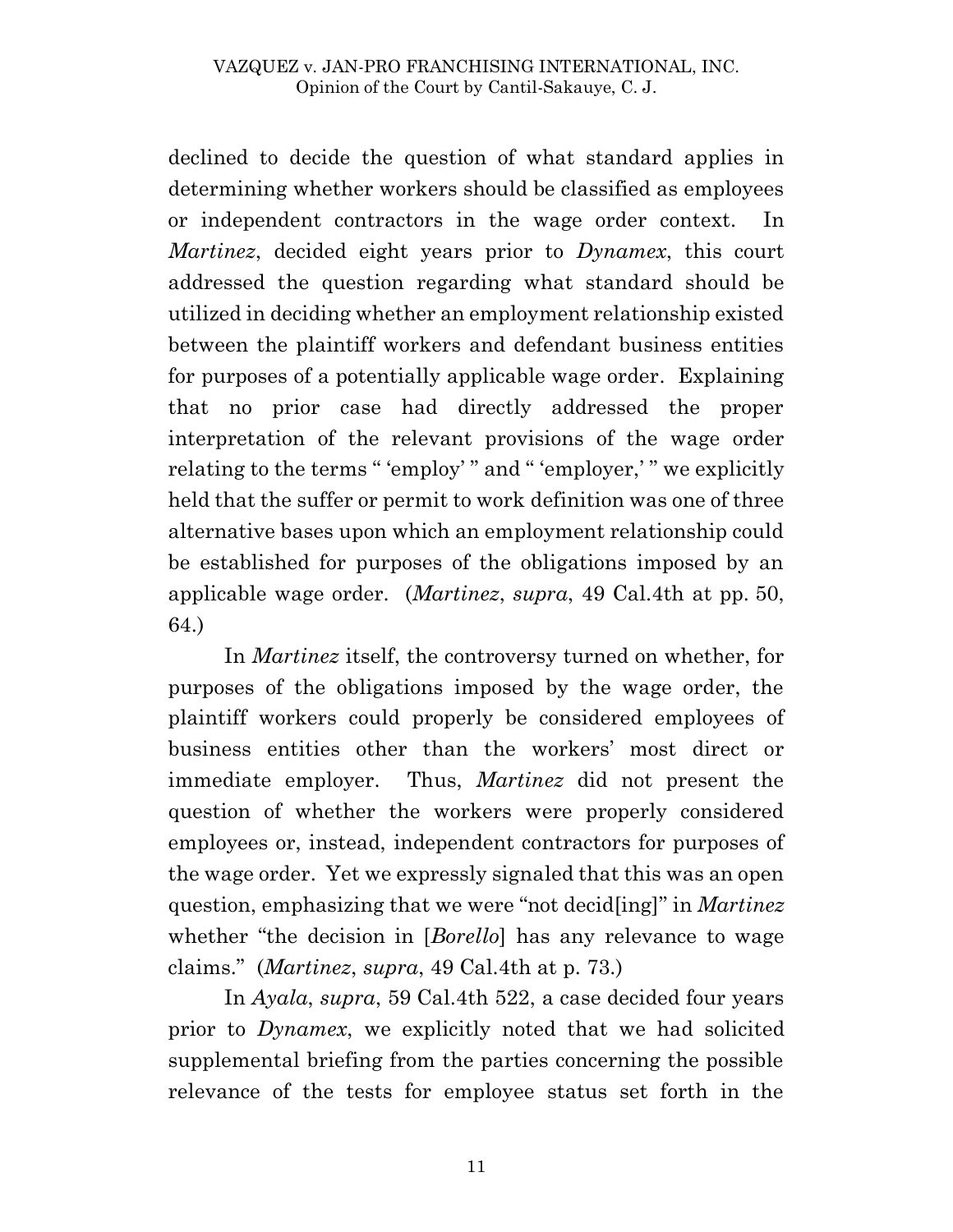applicable wage order in determining whether a worker was an employee or an independent contractor for purposes of the wage order. (*Id.* at p. 531.) Ultimately, our decision in *Ayala* did not reach the issue upon which we had solicited supplemental briefing, relying instead on the ground that in the trial court the plaintiff employees in *Ayala* had relied solely on the *Borello*  standard, and we could resolve that case on that basis without considering the wage order definitions of employment. (*Ibid.*) Nonetheless, at the same time, our decision in *Ayala* explicitly stated that "we leave for another day the question of what application, if any, the wage order tests for employee status might have to wage and hour claims such as these" (*ibid.*) namely, claims raising the question of whether workers should properly be considered employees or independent contractors for purposes of the obligations imposed by a wage order.

In light of these passages in *Martinez* and *Ayala*, employers were clearly on notice well before the *Dynamex*  decision that, for purposes of the obligations imposed by a wage order, a worker's status as an employee or independent contractor might well depend on the suffer or permit to work prong of an applicable wage order — and that the law was not settled in this area. (See *Newman*, *supra*, 48 Cal.3d at p. 987 [explicit statements in previous decisions that this court was expressly declining to decide an issue demonstrated that the matter was "in flux" and "any reliance on the previous state of the law could not and should not have been viewed as firmly fixed"].) By "expressly declin[ing] to decide the issue, thereby reserving our ultimate judgment on the question for some later date," we " 'highlighted the fact that this question remained to be decided by this court.' " (*Id.* at p. 988, italics omitted.) Thus, defendant's reasonable reliance argument is unconvincing.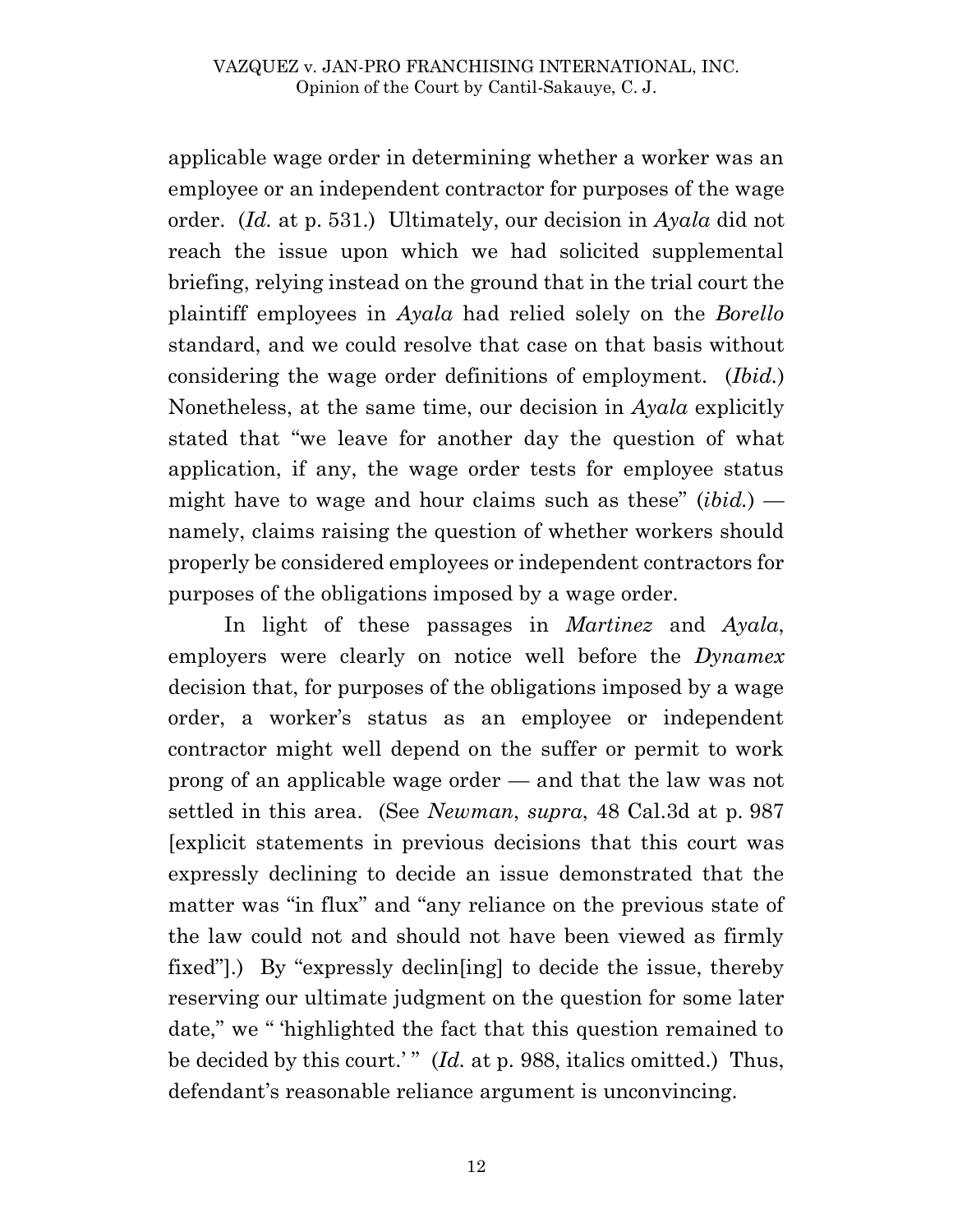Further, although defendant maintains that in classifying its workers as independent contractors it reasonably relied on the *Borello* standard, as this court explained in *Dynamex*, one of the principal deficiencies of the *Borello* standard is its numerous factors that must be weighed and balanced — and such a standard effectively prevents employers and employees from determining in advance how that classification will be resolved. (*Dynamex*, *supra*, 4 Cal.5th at pp. 954–955.) Thus, as a practical matter, defendant overstates the degree to which declining to extend the *Borello* test to this context will impinge upon its reasonable expectations. It is worth noting in this regard that in *Borello* itself the agricultural workers were found to be employees rather than independent contractors even though the workers controlled the manner and details of their work, including the hours that they worked.**<sup>3</sup>** (*Id.* at p. 346.)

Defendant further argues that even if it should have reasonably anticipated that a worker's designation as an employee or independent contractor would depend upon the application of a wage order's suffer or permit to work definition, it could not reasonably have anticipated that in *Dynamex* this court would adopt the ABC test as the appropriate standard. We reject the contention that litigants must have foresight of the *exact* rule that a court ultimately adopts in order for it to have retroactive effect. And indeed, the ABC test articulated in

**<sup>3</sup>** Defendant also asserts that it relied on our decision in *Patterson v. Domino's Pizza, LLC* (2014) 60 Cal.4th 474. *Patterson* addressed the propriety of imposing vicarious liability on a franchisor for a franchisee's wrongdoing, rather than the question of what standard applies in determining whether workers should be classified as employees or independent contractors for purposes of California's wage orders.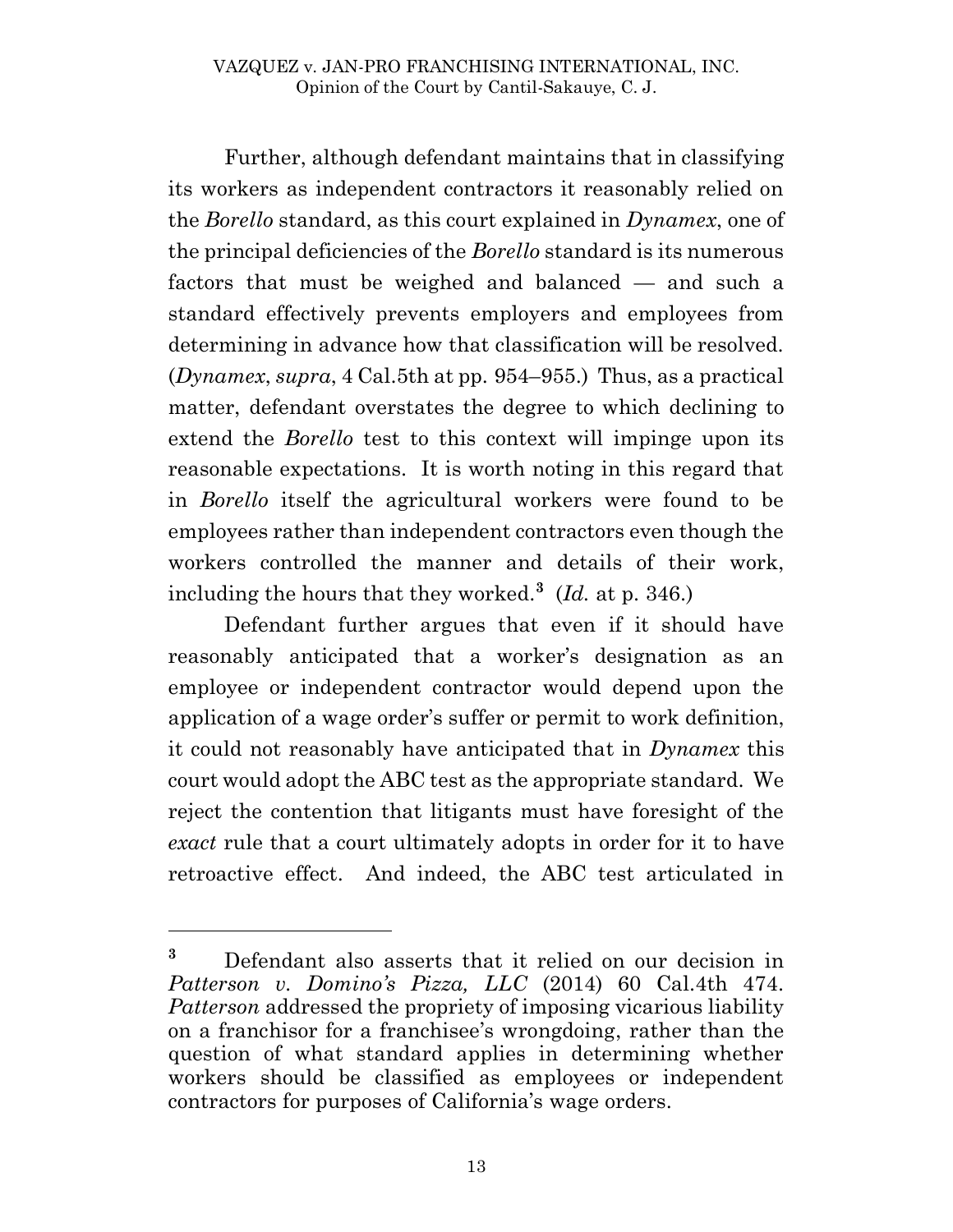*Dynamex* was within the scope of what employers reasonably could have foreseen. Prior decisions of this court had certainly provided putative employers notice concerning the potential breadth of the suffer or permit to work language. In *Morillion v. Royal Packing Co.* (2000) 22 Cal.4th 575, 585 (*Morillion*), this court noted that federal cases had interpreted that phrase to apply when a putative employer " 'knows or should have known' " that work is being performed on its behalf. (See *id.* at pp. 584–585.) And in describing the scope of the suffer or permit to work definition in *Martinez*, we stated that "[a] proprietor who knows that persons are working in his or her business without having been formally hired, or while being paid less than the minimum wage, clearly suffers or permits that work by failing to prevent it, while having the power to do so." (*Martinez*, *supra*, 49 Cal.4th at p. 69.) Moreover, the three elements of the ABC test are prominent factors already listed in *Borello*, *supra*, 36 Cal.3d at page 351. Last, because *Dynamex* did not change a previously settled rule, any reliance by the parties on the previous state of the law is not particularly persuasive in our retroactivity determination. (*Newman*, *supra*, 48 Cal.3d at p. 986.) "At a minimum, litigants necessarily were aware that" the employee/independent contractor distinction in the applicable wage orders "was uncertain and yet to be definitively established." (*Id.* at p. 987.)

It also bears noting that in *Dynamex*, this court determined that "the suffer or permit to work definition is a term of art that cannot be interpreted literally in a manner that would encompass within the employee category the type of individual workers, like independent plumbers or electricians, who have traditionally been viewed as *genuine* independent contractors who are working only in their own independent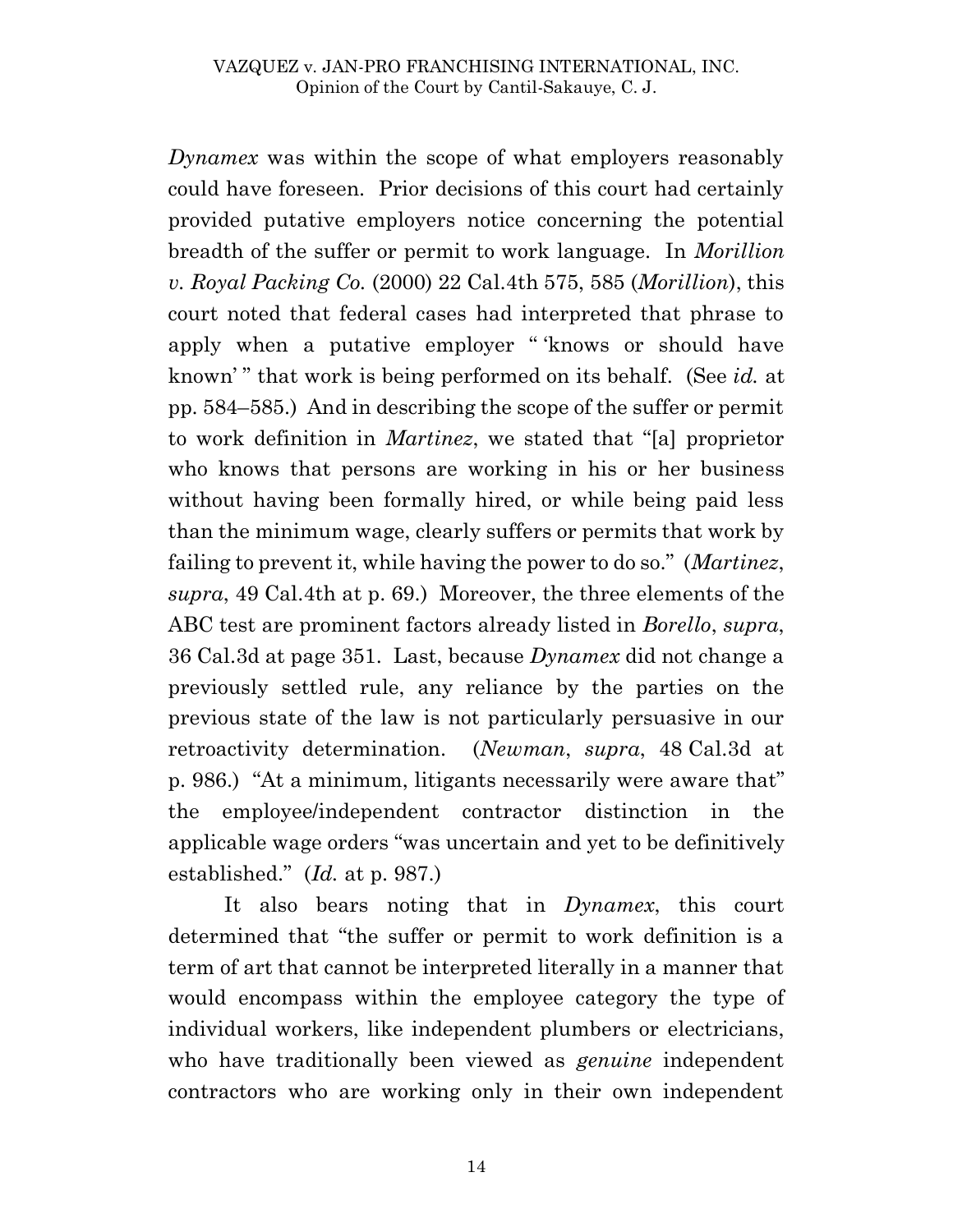business." (*Dynamex*, *supra*, 4 Cal.5th at p. 916.) This was so, we explained, because applying a broad "knows or should have known" that work was being performed formulation in the employee/independent contractor context would treat true independent contractors as employees for purposes of the wage order, when they could not reasonably have been intended to be so treated. (*Id.* at pp. 948–950.) Accordingly, this court harmonized the legislative intent to adopt the broadest standard for determining who should be treated as an employee for purposes of the wage order with the recognition that there was no intention to bring classic independent contractors within the reach of the wage orders. It was in this context that the court in *Dynamex* concluded that it was appropriate to adopt the ABC test as the standard for determining whether a worker should properly be considered an employee or independent contractor. (*Id.* at pp. 956–964.) We did not depart sharply from the basic approach of *Borello*, even though a literal reading of the suffer or permit to work definition would have swept far more broadly. Thus, even if we were to give weight to defendant's reliance argument at this juncture, it bears repeating that the test we ultimately adopted in *Dynamex* drew on the factors articulated in *Borello* and was not beyond the bounds of what employers could reasonably have expected.

It is true that "we have long recognized the potential for allowing narrow exceptions to the general rule of retroactivity when considerations of fairness and public policy are so compelling in a particular case that, on balance, they outweigh the considerations that underlie the basic rule." (*Newman*, *supra*, 48 Cal.3d at p. 983.) In this case, however, fairness and policy considerations underlying our decision in *Dynamex favor* retroactive application. As we explained in *Dynamex*, the wage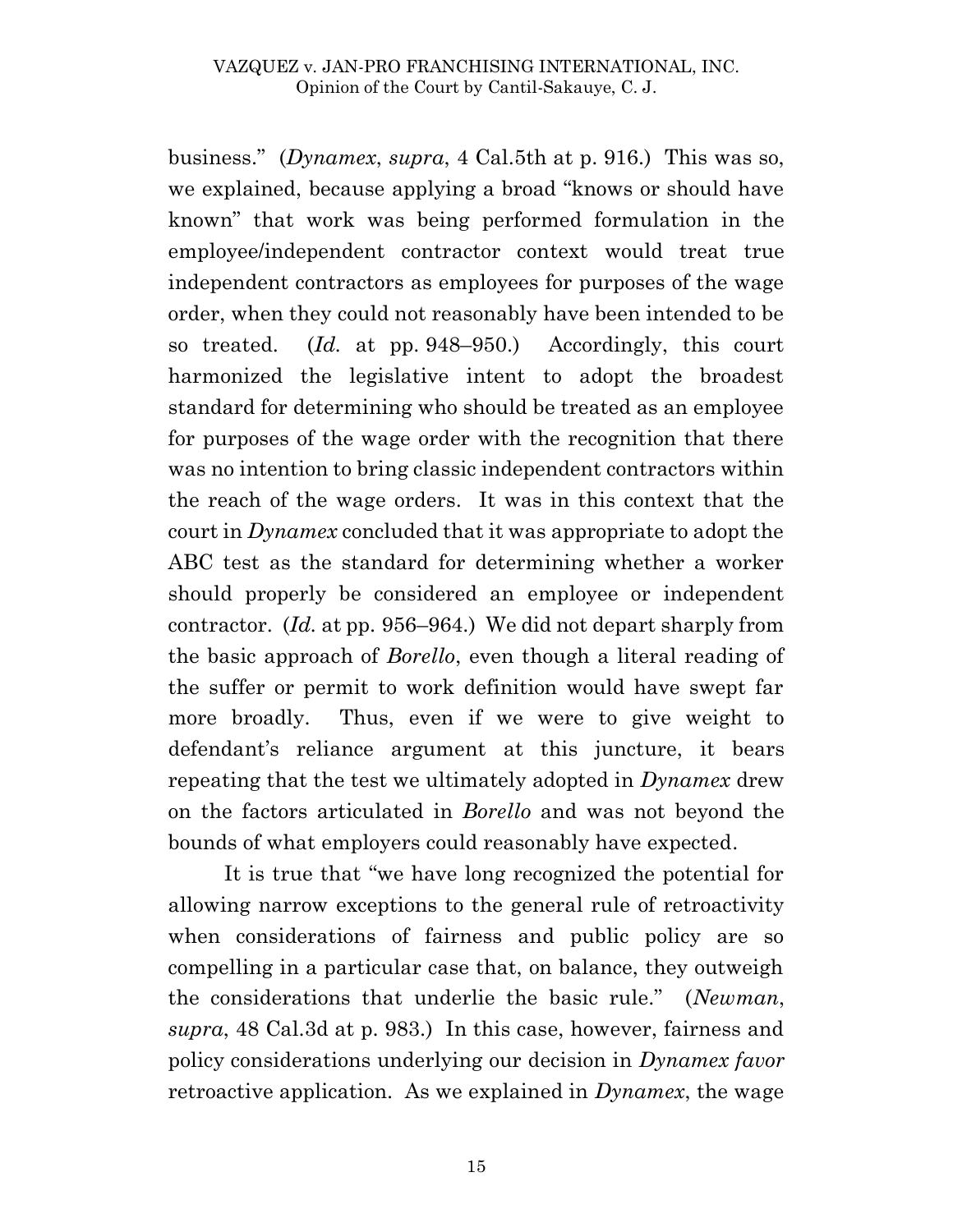orders' protections benefit workers by "enabl[ing] them to provide at least minimally for themselves and their families and to accord them a modicum of dignity and self-respect." (*Dynamex*, *supra*, 4 Cal.5th at p. 952.) The wage orders also benefit "those law-abiding businesses that comply with the obligations imposed by the wage orders, ensuring that such responsible companies are not hurt by unfair competition from competitor businesses that utilize substandard employment practices." (*Ibid*.) And, "the minimum employment standards imposed by wage orders are also for the benefit of the public at large, because if the wage orders' obligations are not fulfilled the public will often be left to assume responsibility for the ill effects to workers and their families resulting from substandard wages or unhealthy and unsafe working conditions." (*Id*. at p. 953.) Applying the interpretation of the suffer or permit to work definition adopted in *Dynamex* only prospectively would potentially deprive many workers of the intended protections of the wage orders to which they may have improperly been denied, as well as permit businesses to retain the unwarranted advantages of misclassification. **4** Last, because we have already applied our decision in *Dynamex* retroactively — to the *Dynamex* parties themselves — it would be unfair to withhold the benefit of that decision to other similarly situated litigants.

In sum, no "compelling and unusual circumstances justify[] departure from the general rule" of retroactivity. (*Newman*, *supra*, 48 Cal.3d at p. 983; *Waller*, *supra*, 11 Cal.4th

**<sup>4</sup>** Having concluded that our decision in *Dynamex* applies retroactively, and having found no reliance or fairness considerations weighing against the general rule that judicial decisions apply retroactively, we likewise reject defendant's related due process challenge to retroactive application.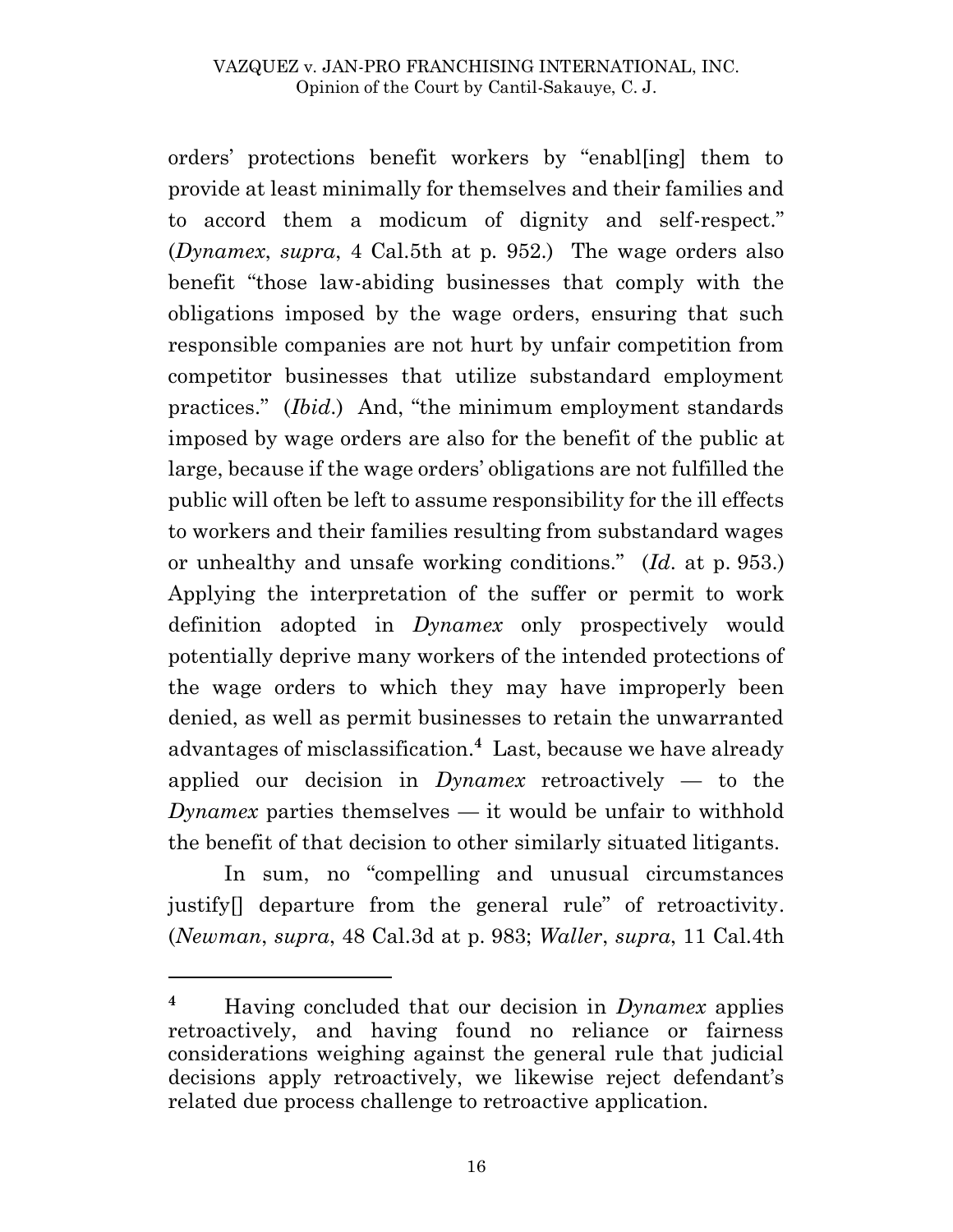at p. 25 [rejecting argument against retroactivity because law in question was "but a logical extension" of well-established principles].) As we noted, *Borello* itself distinguished between an employee and an independent contractor "by focusing on the intended scope and purposes of the particular statutory provision or provisions at issue." (*Dynamex*, *supra*, 4 Cal.5th at p. 934.) Given the longstanding definition of "employ" as to suffer or permit to work in California's wage orders, and the unsettled nature of its application in the employee/independent contractor context, we reject the contention that it is unfair to putative employers to apply the ABC standard to work settings that predate the *Dynamex* opinion. Indeed, we have routinely applied our decisions interpreting wage orders retroactively, even when the parties did not anticipate the precise interpretation of such orders. (See, e.g., *Frlekin v. Apple* (2020) 8 Cal.5th 1038, 1057; *Mendiola v. CPS Security Solutions, Inc.* (2015) 60 Cal.4th 833, 848, fn. 18.)

Given the constraints imposed by the statute of limitations, the retroactive application of *Dynamex* will in practice affect a limited number of cases. Nonetheless, in light of the general rule of retroactivity of judicial decisions and the fundamental importance of the protections afforded by the wage orders, we find no compelling justification for denying workers included in such lawsuits the benefit of the standard set forth in *Dynamex*.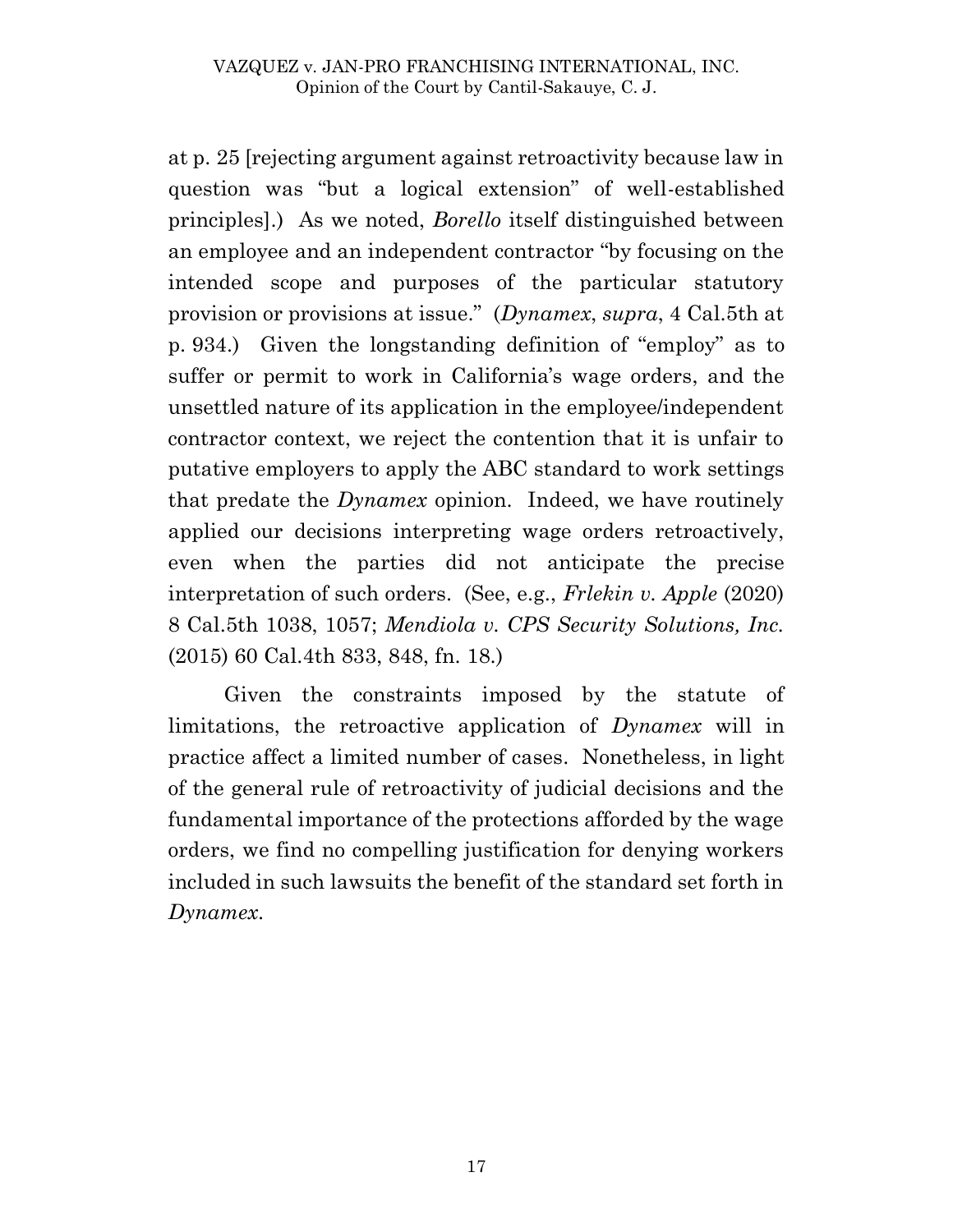# **III. CONCLUSION**

In answer to the question posed by the Ninth Circuit, we conclude that our decision in *Dynamex* applies retroactively to all nonfinal cases that predate the effective date of the *Dynamex*  decision.

# **CANTIL-SAKAUYE, C. J.**

**We Concur: CORRIGAN, J. LIU, J. CUÉLLAR , J. KRUGER, J. GROBAN, J. HUMES, J.**\*

\_\_\_\_\_\_\_\_\_\_\_\_\_\_\_\_\_\_\_\_\_\_\_\_

**<sup>\*</sup>** Administrative Presiding Justice of the Court of Appeal, First Appellate District, Division One, assigned by the Chief Justice pursuant to article VI, section 6 of the California Constitution.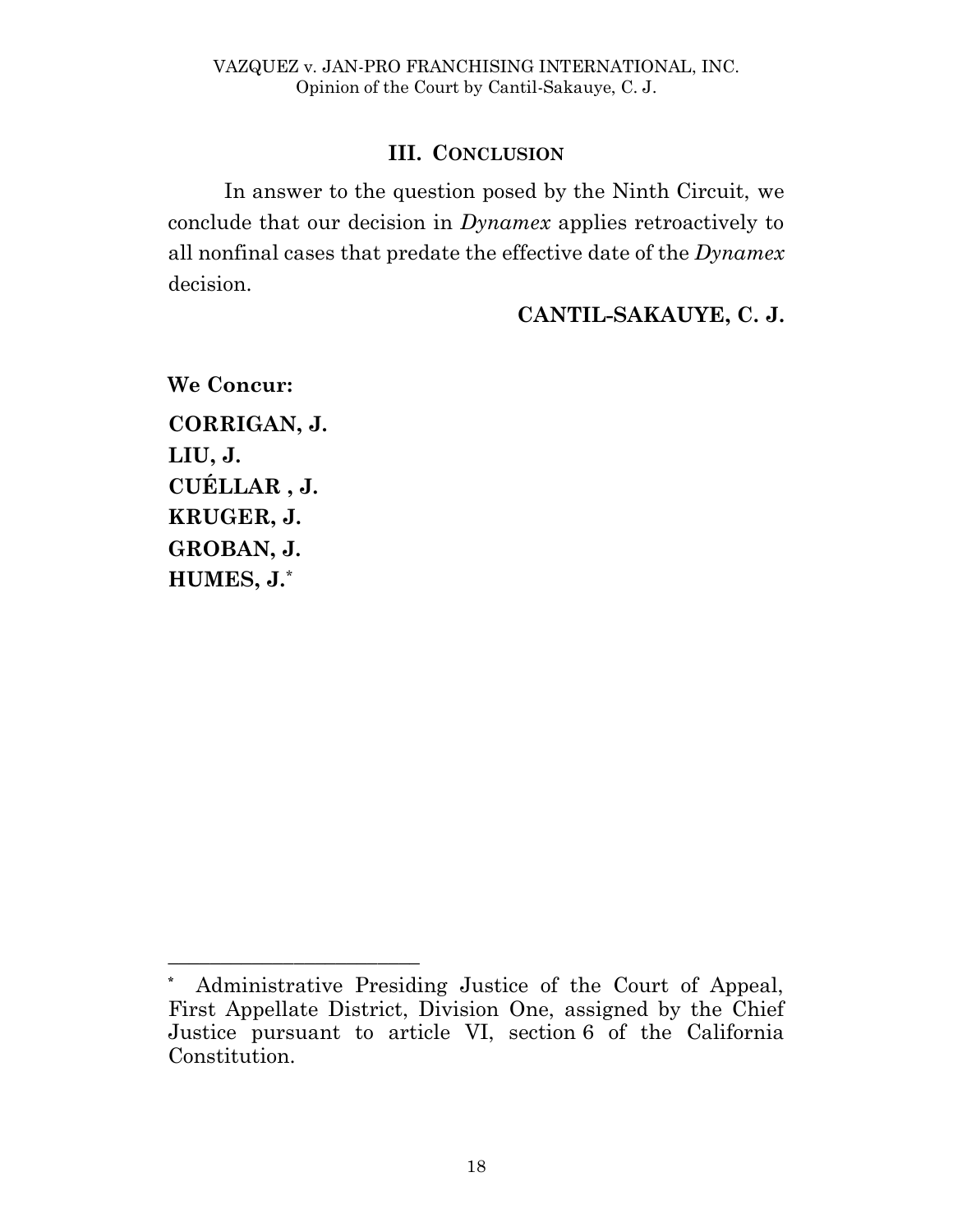*See next page for addresses and telephone numbers for counsel who argued in Supreme Court.*

**\_\_\_\_\_\_\_\_\_\_\_\_\_\_\_\_\_\_\_\_\_\_\_\_\_\_\_\_\_\_\_\_\_\_\_\_\_\_\_\_\_\_\_\_\_\_\_\_\_\_\_\_\_\_\_\_\_\_\_\_\_\_\_\_\_\_\_\_\_\_\_\_\_\_\_\_\_\_\_\_\_**

**\_\_\_\_\_\_\_\_\_\_\_\_\_\_\_\_\_\_\_\_\_\_\_\_\_\_\_\_\_\_\_\_\_\_\_\_\_\_\_\_\_\_\_\_\_\_\_\_\_\_\_\_\_\_\_\_\_\_\_\_\_\_\_\_\_\_\_\_\_\_\_\_\_\_\_\_\_\_\_\_\_\_**

**\_\_\_\_\_\_\_\_\_\_\_\_\_\_\_\_\_\_\_\_\_\_\_\_\_\_\_\_\_\_\_\_\_\_\_\_\_\_\_\_\_\_\_\_\_\_\_\_\_\_\_\_\_\_\_\_\_\_\_\_\_\_\_\_\_\_\_\_\_\_\_\_\_\_\_\_\_\_\_\_\_\_**

**\_\_\_\_\_\_\_\_\_\_\_\_\_\_\_\_\_\_\_\_\_\_\_\_\_\_\_\_\_\_\_\_\_\_\_\_\_\_\_\_\_\_\_\_\_\_\_\_\_\_\_\_\_\_\_\_\_\_\_\_\_\_\_\_\_\_\_\_\_\_\_\_\_\_\_\_\_\_\_\_\_\_**

**Name of Opinion** Vazquez v. Jan-Pro Franchising International, Inc.

**Unpublished Opinion Original Appeal Original Proceeding** XXX on request pursuant to rule 8.548, Cal. Rules of Court **Review Granted Rehearing Granted**

**Opinion No.** S258191 **Date Filed:** January 14, 2021

**Court: County: Judge:** 

#### **Counsel:**

Lichten & Liss-Riordan and Shannon Liss-Riordan for Plaintiffs and Appellants.

Nayantara Mehta; Cynthia L. Rice, Verónica Meléndez; Jennifer Reisch; Carol Vigne; Ellyn Moscowitz; Rocio Alejandra Avila; and Jora Trang for National Employment Law Project, California Rural Legal Assistance Foundation, Equal Rights Advocates, Legal Aid at Work, Legal Aid of Marin, National Domestic Workers Alliance and Worksafe, Inc., as Amici Curiae on behalf of Plaintiffs and Appellants.

Olivier Schreiber & Chao, Monique Olivier; and Reynaldo Fuentes for California Employment Lawyers Association and Partnership for Working Families as Amici Curiae on behalf of Plaintiffs and Appellants.

O'Hagan Meyer, Jeffrey M. Rosin; Willenken, Jason H. Wilson, Eileen M. Ahern and Amelia L.B. Sargent for Defendant and Respondent.

Marron Lawyers, Paul Marron, Steven C. Rice and Paul B. Arenas for Taxicab Paratransit Association of California as Amicus Curiae on behalf of Defendant and Respondent.

Arnold & Porter Kaye Scholer, James F. Speyer and Vanessa C. Adriance for California Chamber of Commerce and the International Franchise Association as Amici Curiae on behalf of Defendant and Respondent.

Horvitz & Levy, Jeremy B. Rosen, Peder K. Batalden and Felix Shafir for Chamber of Commerce of the United States of America as Amicus Curiae on behalf of Defendant and Respondent.

Paul Hastings, Paul Grossman and Paul W. Cane, Jr., for California Employment Law Council and Employers Group as Amici Curiae on behalf of Defendant and Respondent.